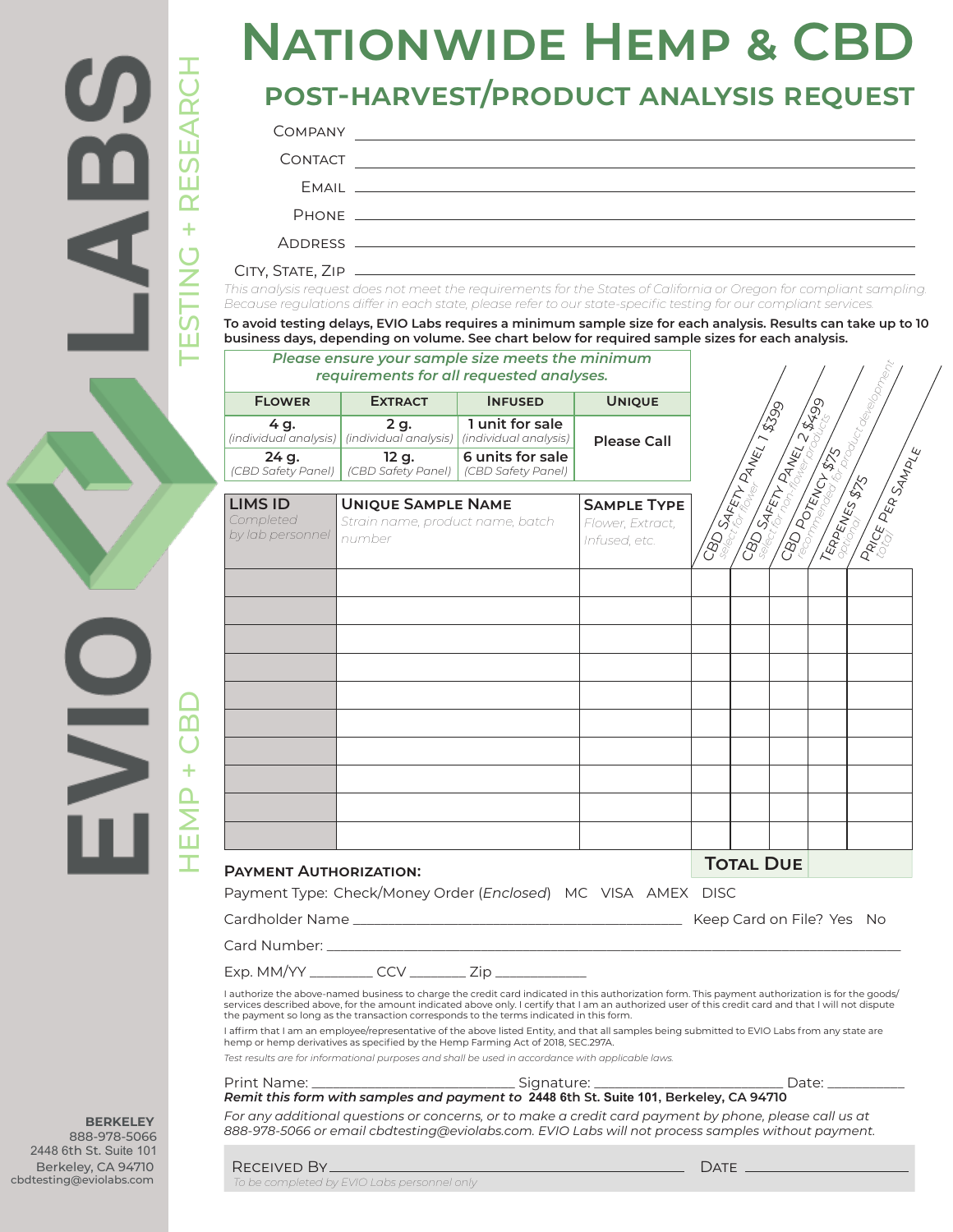

# **Nationwide Hemp & CBD post-harvest/product analysis request**

#### Company

CONTACT

*This analysis request does not meet the requirements for the States of California or Oregon for compliant sampling. Because regulations differ in each state, please refer to our state-specific testing for our compliant services.* 

**To avoid testing delays, EVIO Labs requires a minimum sample size for each analysis. Results can take up to 10 business days, depending on volume. See chart below for required sample sizes for each analysis.**

#### *Please ensure your sample size meets the minimum requirements for all requested analyses.*

| <b>FLOWER</b>               | <b>EXTRACT</b>                                                                | <b>INFUSED</b>                         | <b>UNIOUE</b>      |  |
|-----------------------------|-------------------------------------------------------------------------------|----------------------------------------|--------------------|--|
| 4 a.                        | 2 a.<br>(individual analysis)   (individual analysis)   (individual analysis) | 1 unit for sale                        | <b>Please Call</b> |  |
| 24 g.<br>(CBD Safety Panel) | 12 g.<br>(CBD Safety Panel)                                                   | 6 units for sale<br>(CBD Safety Panel) |                    |  |

| requirements for all requested analyses.        |                                                                         |                                          |                                                         |                               |                               |                                                                                    |
|-------------------------------------------------|-------------------------------------------------------------------------|------------------------------------------|---------------------------------------------------------|-------------------------------|-------------------------------|------------------------------------------------------------------------------------|
| <b>FLOWER</b>                                   | <b>EXTRACT</b>                                                          | <b>INFUSED</b>                           | <b>UNIQUE</b>                                           |                               |                               |                                                                                    |
| 4 g.<br>(individual analysis)                   | 2 g.<br>(individual analysis)                                           | 1 unit for sale<br>(individual analysis) | <b>Please Call</b>                                      |                               |                               |                                                                                    |
| 24 g.<br>(CBD Safety Panel)                     | 12 g.<br>(CBD Safety Panel)                                             | 6 units for sale<br>(CBD Safety Panel)   |                                                         |                               |                               |                                                                                    |
|                                                 |                                                                         |                                          |                                                         |                               |                               |                                                                                    |
| <b>LIMS ID</b><br>Completed<br>by lab personnel | <b>UNIQUE SAMPLE NAME</b><br>Strain name, product name, batch<br>number |                                          | <b>SAMPLE TYPE</b><br>Flower, Extract,<br>Infused, etc. | <b>CBD SAFETY PANEL \$399</b> | <b>CBD SIRETTY DATES SEED</b> | <b>CBD POTENCY \$75</b><br>REPORT OF \$75 SOUTH SERVING<br><b>PRICE PER SAMPLE</b> |
|                                                 |                                                                         |                                          |                                                         |                               |                               |                                                                                    |
|                                                 |                                                                         |                                          |                                                         |                               |                               |                                                                                    |
|                                                 |                                                                         |                                          |                                                         |                               |                               |                                                                                    |
|                                                 |                                                                         |                                          |                                                         |                               |                               |                                                                                    |
|                                                 |                                                                         |                                          |                                                         |                               |                               |                                                                                    |
|                                                 |                                                                         |                                          |                                                         |                               |                               |                                                                                    |
|                                                 |                                                                         |                                          |                                                         |                               |                               |                                                                                    |
|                                                 |                                                                         |                                          |                                                         |                               |                               |                                                                                    |
|                                                 |                                                                         |                                          |                                                         |                               |                               |                                                                                    |
|                                                 |                                                                         |                                          |                                                         |                               |                               |                                                                                    |
|                                                 |                                                                         |                                          |                                                         |                               |                               |                                                                                    |
|                                                 |                                                                         |                                          |                                                         |                               |                               |                                                                                    |
|                                                 |                                                                         |                                          |                                                         |                               |                               |                                                                                    |
|                                                 |                                                                         |                                          |                                                         |                               |                               |                                                                                    |
|                                                 |                                                                         |                                          |                                                         |                               |                               |                                                                                    |
|                                                 |                                                                         |                                          |                                                         |                               |                               |                                                                                    |
|                                                 |                                                                         |                                          |                                                         |                               |                               |                                                                                    |
|                                                 |                                                                         |                                          |                                                         |                               |                               |                                                                                    |
|                                                 |                                                                         | <b>TOTAL DUE</b>                         |                                                         |                               |                               |                                                                                    |

*Remit this form with your samples and payment to:* **EVIO Labs Berkeley 1200 5th St., Berkeley, CA 94710**

For any additional questions or concerns, or to make a credit card payment by phone, please call us at *888-978-5066 or email cbdtesting@eviolabs.com. EVIO Labs will not process samples without payment.*

**BERKELEY** 888-978-5066 2448 6th St. Suite 101. Berkeley, CA 94710 cbdtesting@eviolabs.com

| RECEIVED BY.                                | DATE |
|---------------------------------------------|------|
| To be completed by EVIO Labs personnel only |      |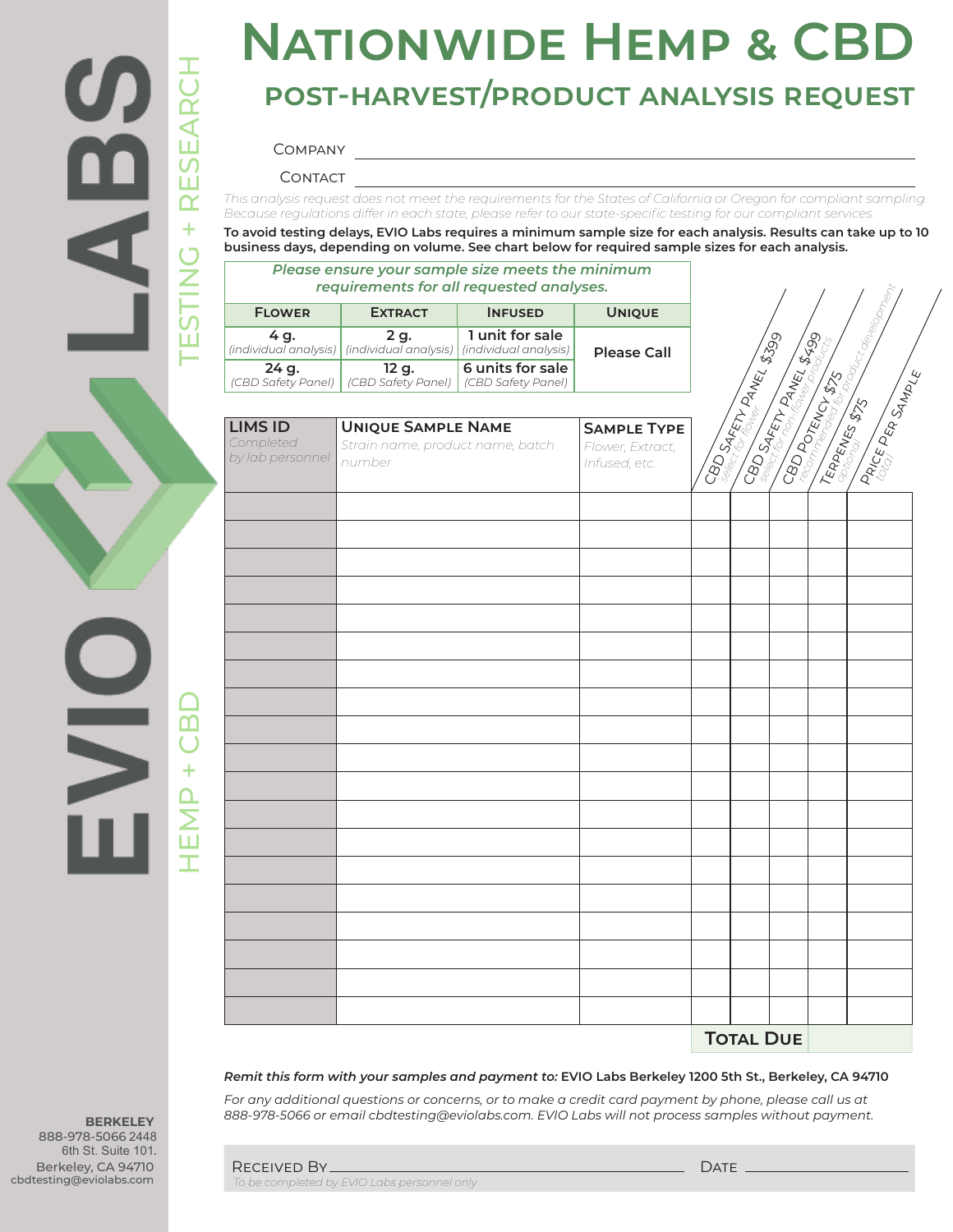**eviolabs.com**

# **About Your Tests packages, analyses and services**

EVIO Labs tests all forms of hemp and cbd products, from raw plant material to extractions to infusions (including edibles and topicals), and unique products such as transdermal patches, suppositories, and capsules.

#### **CBD Safety Panel: \$ 399.00**

*Package includes:*

Potency (cannabinoid panel) Pesticides Heavy Metals Microbial Impurities Mycotoxins

Moisture Content

#### **Cannabinoid Profile (Potency): \$75**

*EVIO Labs reports on multiple cannabinoids with the primary focus for Hemp and CBD products being a THC level of less than 0.3 %. All other cannabinoids contained within the Certificate of Analysis are forinformational use only.*

#### **Pesticides: \$225**

HEMP + CBD TESTING + RESEARCH

ПĪ

 $\ddot{}$ 

*EVIO Labs testing meets or exceeds requirements for all States within the U.S. for potentially harmful chemicals including insecticides, fungicides, plant growth regulators, and other compounds.*

#### **Heavy Metals: \$150**

*EVIO Labs screens for toxic heavy metals including lead (Pb), arsenic (As), cadmium (Cd), and mercury (Hg) using Inductively Coupled Plasma Mass Spectrometry (ICP/MS) instrumentation. Common sources of heavy metals contamination include contaminated soils and nutrients and leeching of metals from vape pens.*

#### **Residual Solvents: \$100**

*EVIO Lab testing meets or exceeds requirements for all States within the U.S. for residual solvents including but not limited to propane, butane, pentane and hexane at a detection level in parts-per-million (ppm).*

#### **Microbial Impurities: \$120**

*We test for total Yeast and Mold counts in flower samples. Using rapid development plates, we determine total Yeast and Mold counts, E. coli and Salmonella presence.*

#### **Mycotoxins: \$75**

*We identify biological contamination of four aflatoxins and ochratoxin A. Aflatoxin is one of the most dangerous mycotoxins that occur as a byproduct of fungal growth on cannabis.*

#### **Water Activity: \$50**

*EVIO Labs measures water activity for plants. A water activity value below 0.65 disallows growth and cellular activity, including yeast, mold, fungi, bacteria and enzymes that could lead to spoilage.*

#### **Terpenes: \$75**

*EVIO Labs reports a minimum of 21 terpenes including commonly found Myrcene, Linalool,*  Pinene and Terpinolene as well as less commonly found terpenes such as Camphor, *Farnesene, and Pulegone. EVIO Labs continues to increase the number of terpenes we detect. Terpenes play a prominent role in the aroma, taste and effects of botanical products and plant-derived essential oils.*

Here at EVIO Labs, we pride ourselves on completing sample testing as soon as possible. Test orders can take up to 10 business days to complete depending on sample volumes.

**BERKELEY** 888-978-5066 2448 6th St. Suite 101 Berkeley, CA 94710 cbdtesting@eviolabs.com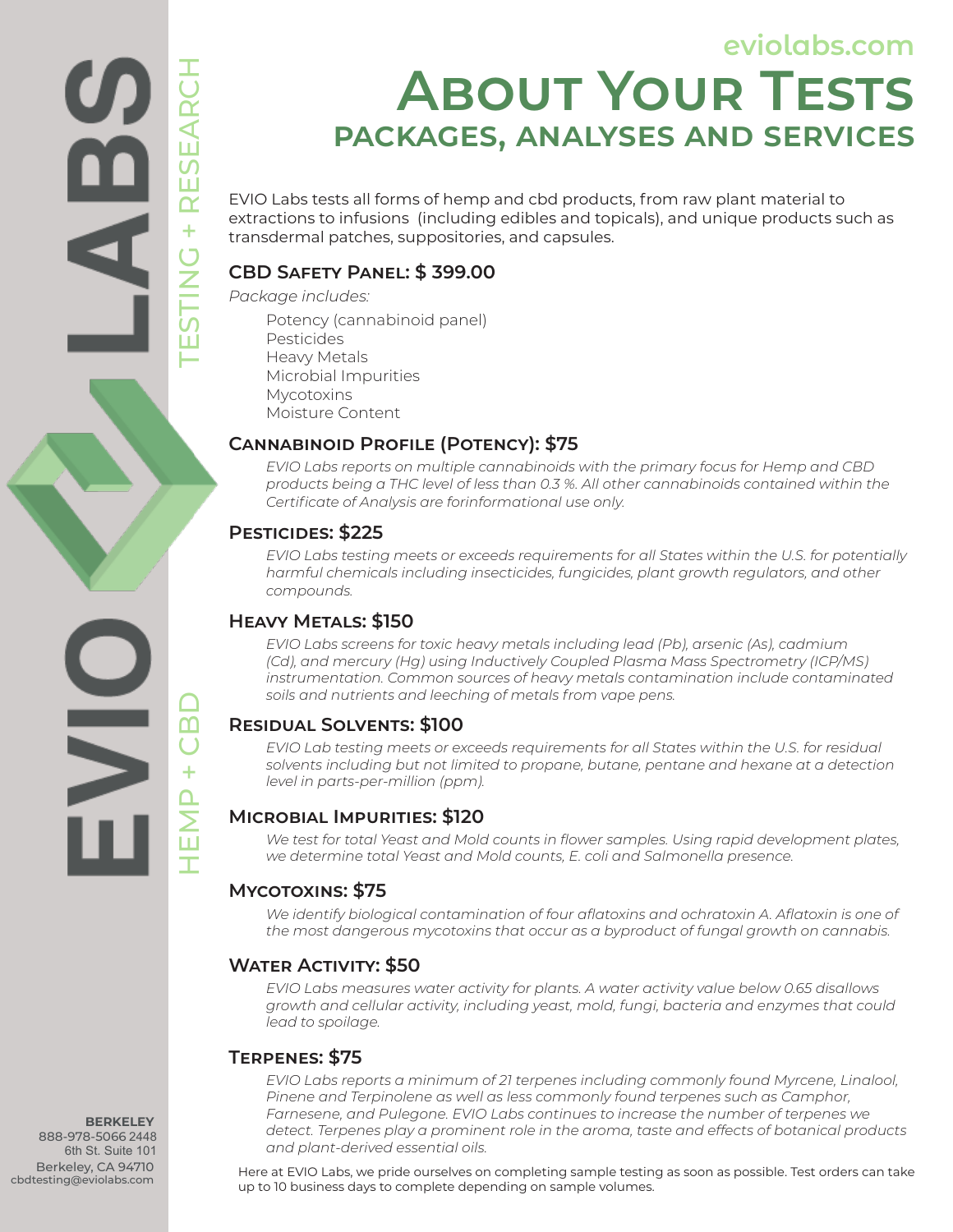## **eviolabs.com Hemp & CBD guidance for shipping**

On March 4, 2019, The United States Postal Service released an advisory "Acceptance Criteria for Cannabidiol (CBD) Oil and Products Containing CBD". The advisory included the following instructions for shippers:

*Any mailer who presents CBD oil or other CBD products derived from industrial hemp for mailing must demonstrate that their mailing is compliant with the Agricultural Act of 2014 by providing the following documentation:*

- A signed self-certification statement, subject to the False Statements Act (118 S.C. § 1001). Statements must be printed on the mailers own letterhead, must be signed by the mailer, and musTinclude the text "I certify that all information furnished in this letter and supporting documents are accurate, truthful, and complete. I understand that anyone who furnishes false or misleading information or omits information relating to this certification may be subject to criminal and/or civil penalties, including fines and imprisonment."
- The industrial hemp producer possesses a license issued by the Department of Agriculture, for the state where the Post Office/acceptance unit is located, which includes documentation identifying the producer by name and showing the mailer is authorized by the registered producer to market products manufactured by that producer.
- The industrial hemp, or products produced from industrial hemp, contains delta-9 THC concentration of not more than 0.3% on a dry weight basis
- Mailers must provide, at a minimum, a signed self-certification statement on their own letterhead, a document showing the mailer has authorization to market CBD products by the entity registered or licensed by the State, and a lab report detailing the THC concentration of the CBD product.

EVIO shall obtain copies of the above-described documentation and retain it until the expiration date shown on the state Department of Agriculture license. Also included is a template certification statement. At this time, EVIO discourages use of FedEx or UPS for shipment of hemp or CBD products.

**BERKELEY** 888-978-5066 2448 6th St. Suite 101 Berkeley, CA 94710 cbdtesting@eviolabs.com

HEMP + CBD TESTING + RESEARCH

മ

 $\mathsf{\Sigma}$ 

**RESI** 

 $\ddot{}$